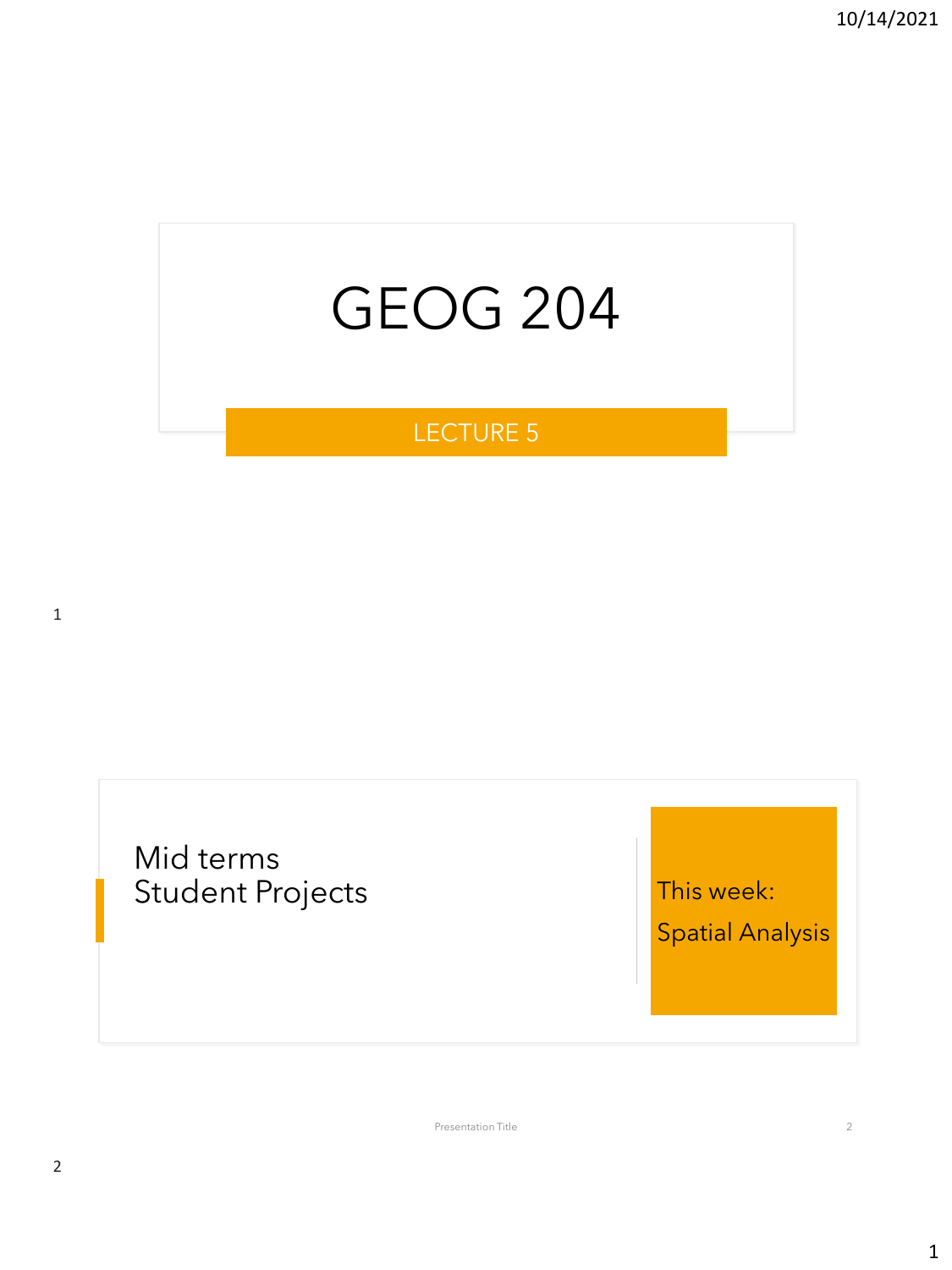## Mid Term Exam

- Monday 18<sup>th</sup> Oct
	- During the Tutorial Section
	- Multiple choice questions and Short Answer Questions
	- Materials covered in the lectures (Sept to Oct 7th included)
	- 45 Minutes in Duration

•

## Midterm Prep

Mix of multiple choice and short answer questions Content in Lectures including that of **Tues Oct 7th**

### **Multiple Choice**

1. In a vector data model, how many coordinate pairs does a single straight line have

Presentation Title 3

a. 1 b. **2** c. 3 d. 4 e. none of the above

2. Data downloaded from Statistics Canada is known as CSV data.

a. True b. **False**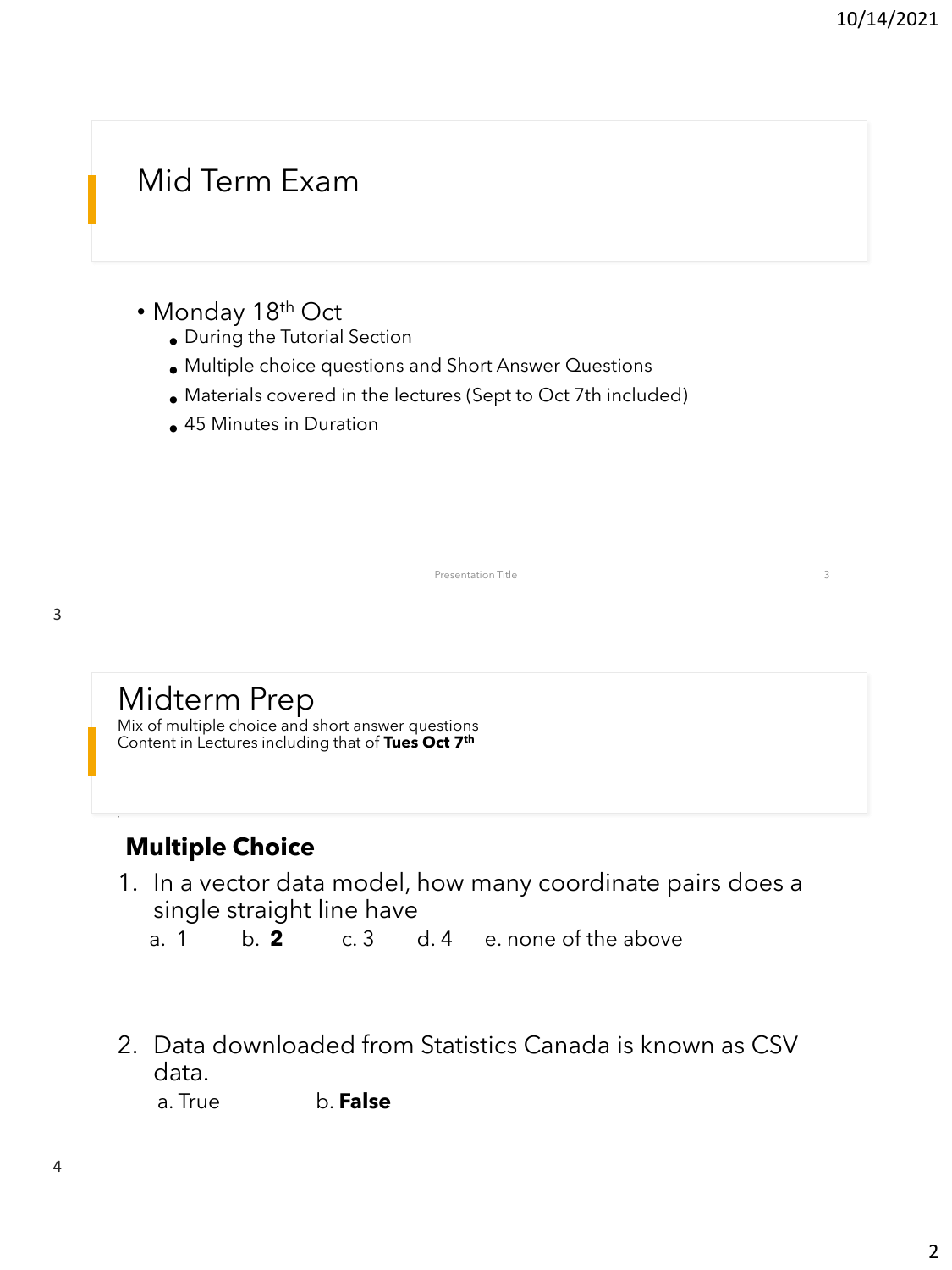### Midterm Prep

Mix of multiple choice and short answer questions

#### **Short Answer Questions**

- 1. Using a simple diagram explain three types of topological relationships
	- *Here you would be expected to draw a simple diagram showing for example the containment, adjacency and connectivity of spatial features*
- 2. Differentiate between a Dissemination Block (DB) and a Dissemination Area (DA)
	- *A DB is the smallest geographic area for which population and dwelling counts are disseminated. Surrounded by roads on all sides. These blocks cover all of Canada*
	- *A DA is a small unit composed of one or more adjacent DB. It is the smallest geographic area for which all census data are disseminated.*

5

## Raster vs. Vector



[Source](https://www.azavea.com/blog/2014/08/21/summer-of-maps-raster-versus-vector-visualization/)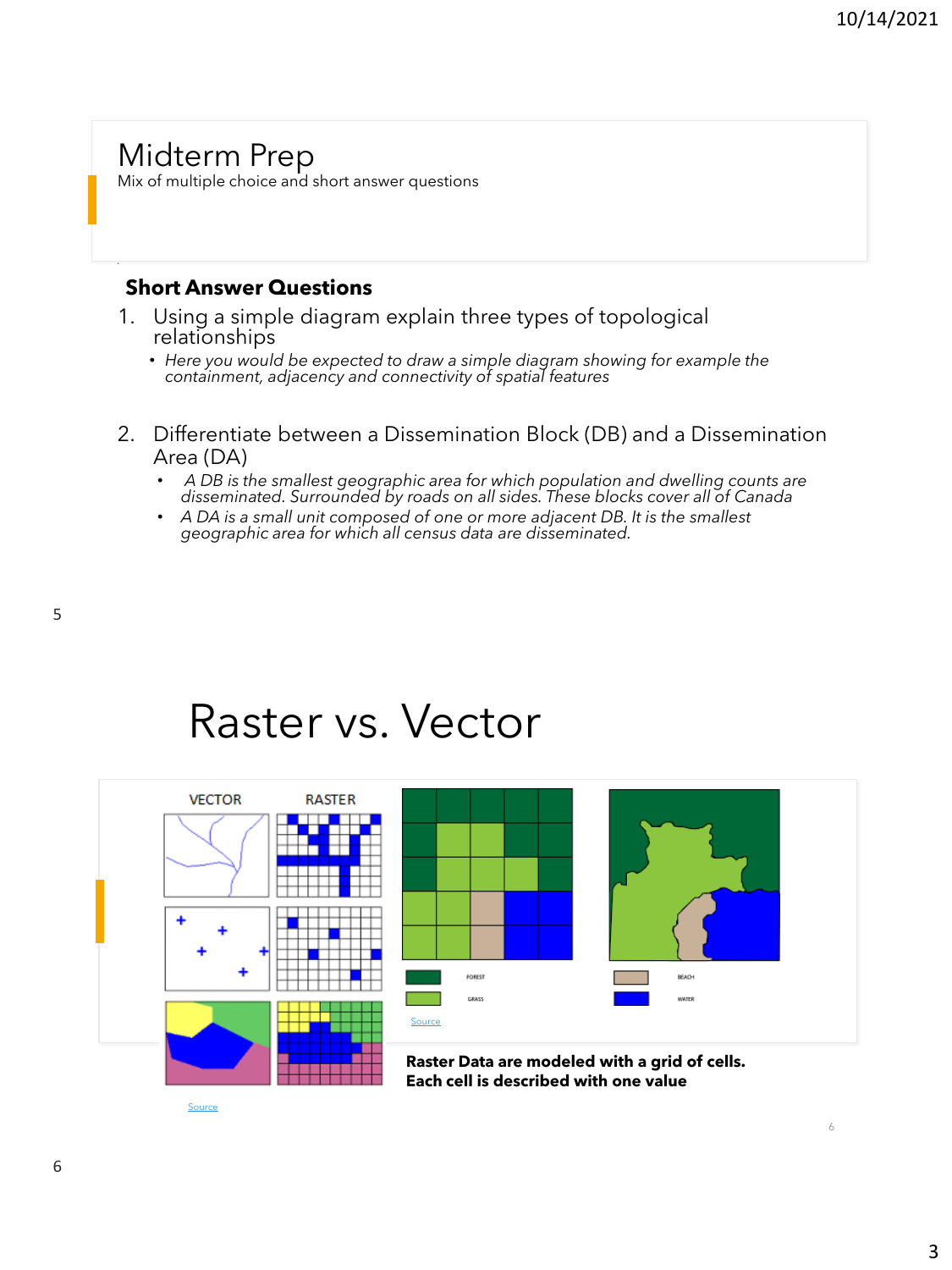### Converting points to raster



- If points clustered together, they could be converted to one raster cell.
- Point has area equal to cell size





Illustration of boundary rules for point feature to raster conversion

Source: ESRI

8

7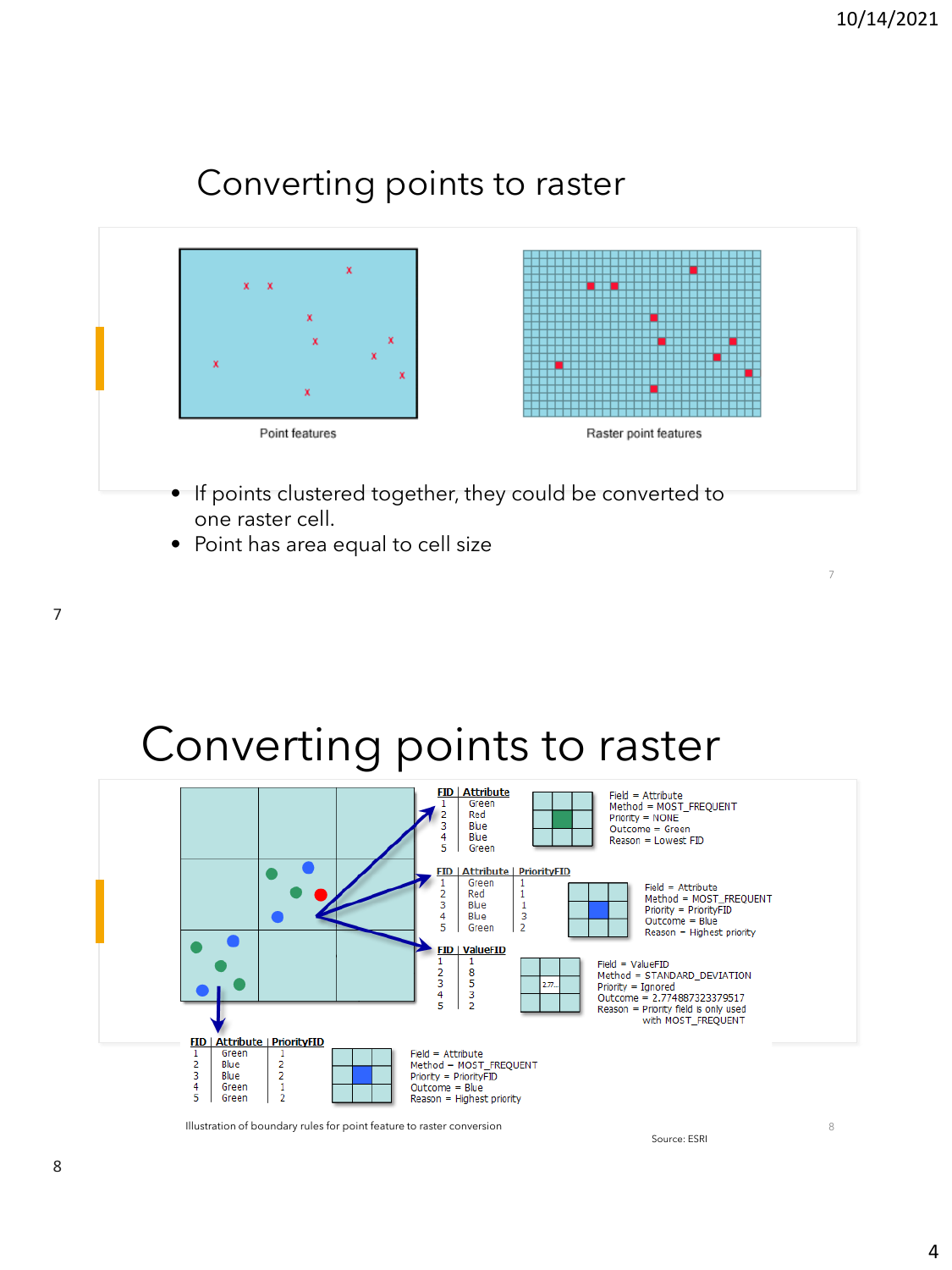## Lines to raster





9



Illustration polyline to raster conversion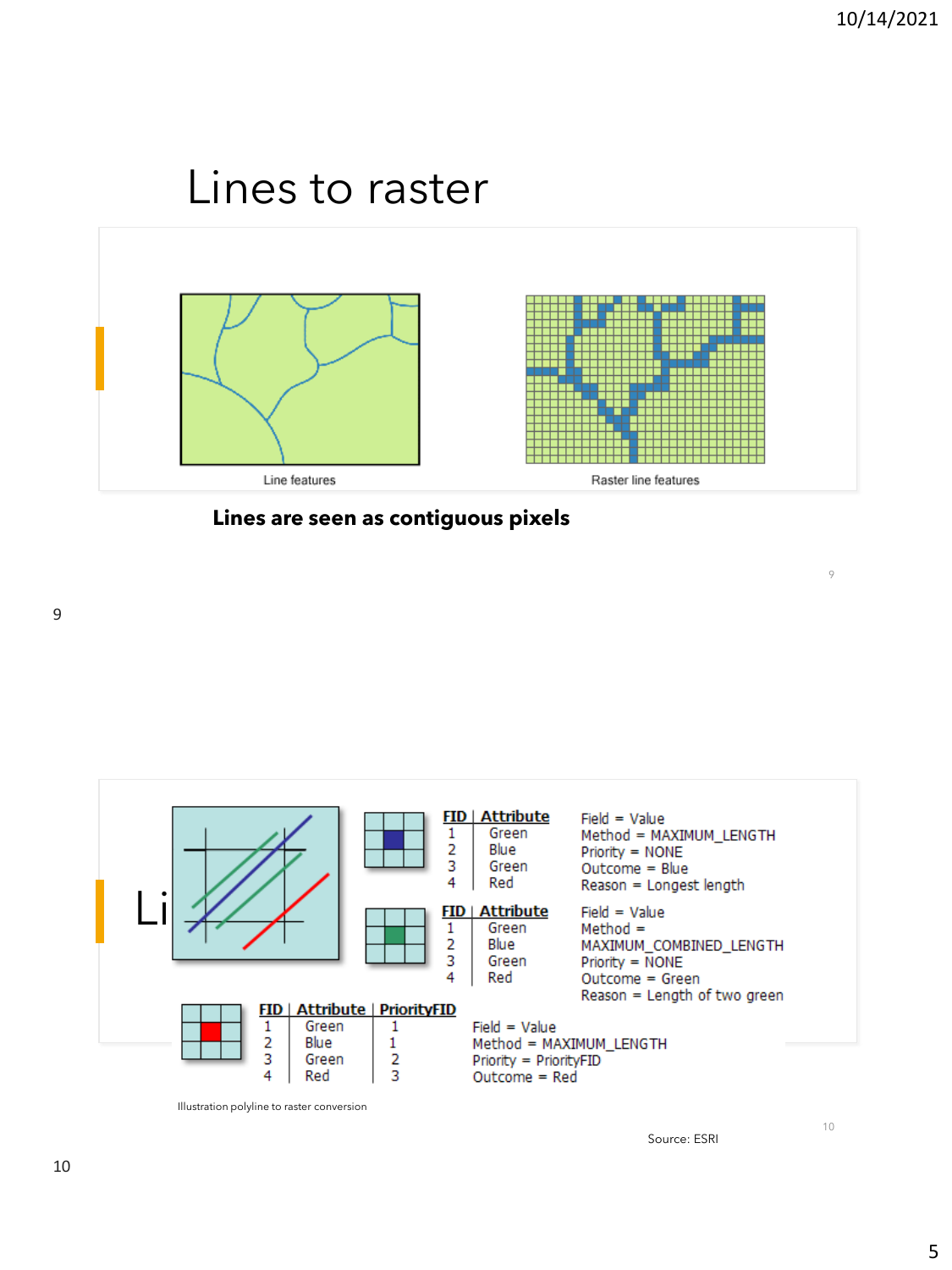

Similar to scanning – specify **cell size** (pixels) and the **attribute** used

- Vector GIS handles attributes more effectively 11 and 20 years of 11 and 211



Illustration of six polygons that fall within a single cell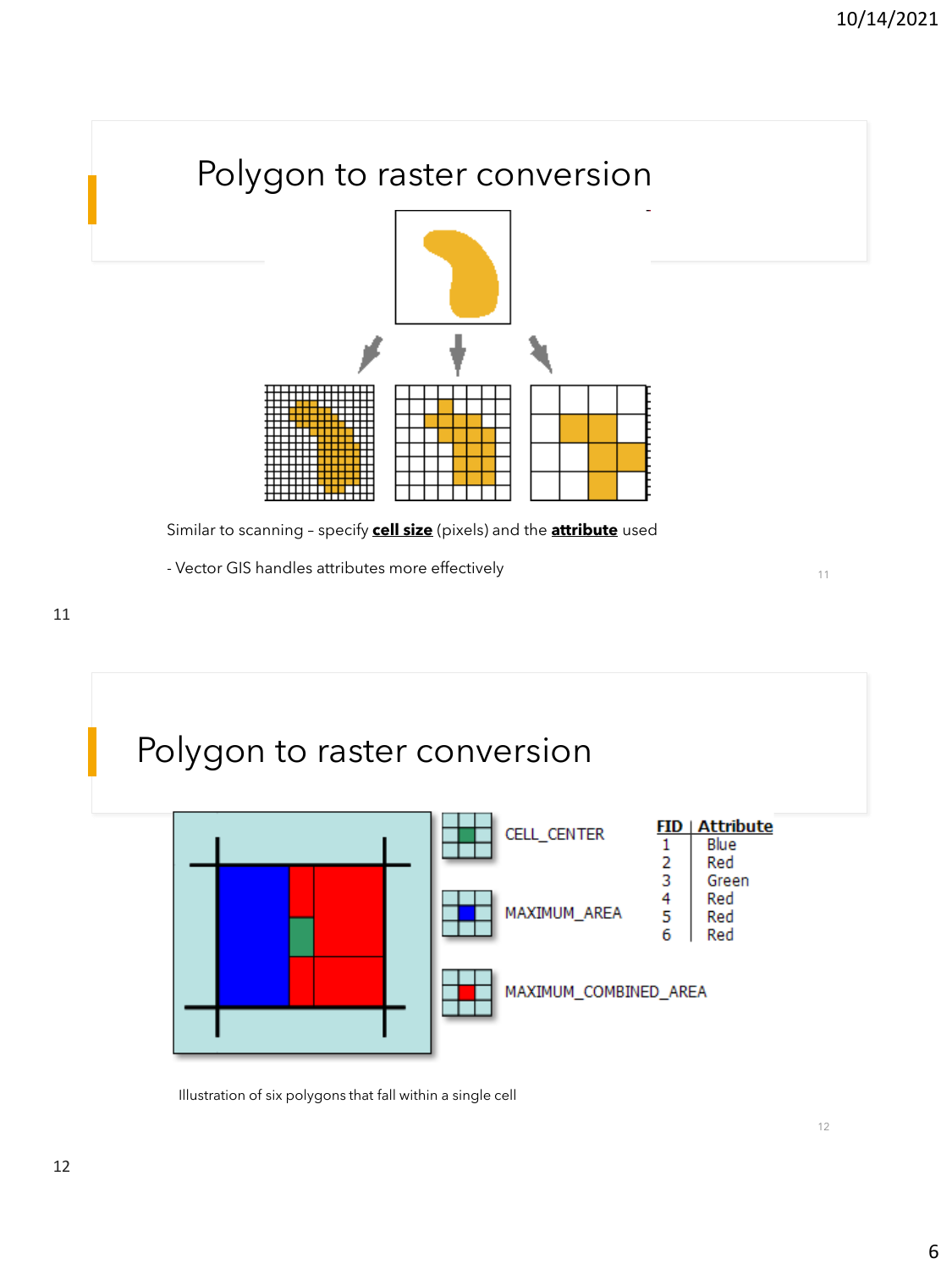## Polygons to raster



Polygon features



Raster polygon features areas have similar adjacent pixels



|        |   | OID VALUE COUNT | TYPE                                                                   | <b>AREA</b> |                           |
|--------|---|-----------------|------------------------------------------------------------------------|-------------|---------------------------|
|        |   |                 | Forest land                                                            | 8100        | Area per pixel is 900 sqm |
|        | 2 |                 | Wetland                                                                | 4500        |                           |
|        | З | ٩               | Crop land                                                              | 8100        | Each pixel is 30m by 30m  |
|        |   |                 | Urban                                                                  | 9900        | Resolution is 30m         |
| NoData |   |                 | Attribute table shows the number<br>of pixels in each value, these are |             |                           |

graphed in a histogram 13

13

## Raster Operations

#### • Raster operations: grouped according to the way raster cells are used in the analysis

- Local Operations:
	- value of the cell in the output layer is a function of the cell at the same location in the input layer
- Neighborhood Operations:
	- value of the cell in the output layer is a function of the cells neighboring the cell at the same location in the input layer
- Extended Neighborhood Operations:
	- value of the cell in the output layer is a function of the cells neighboring and beyond the immediate neighborhood of the cell at the same location in the input layer
- Regional Operations:
	- the output layer us generated by identifying cells that intersect with or fall within each region on the input layer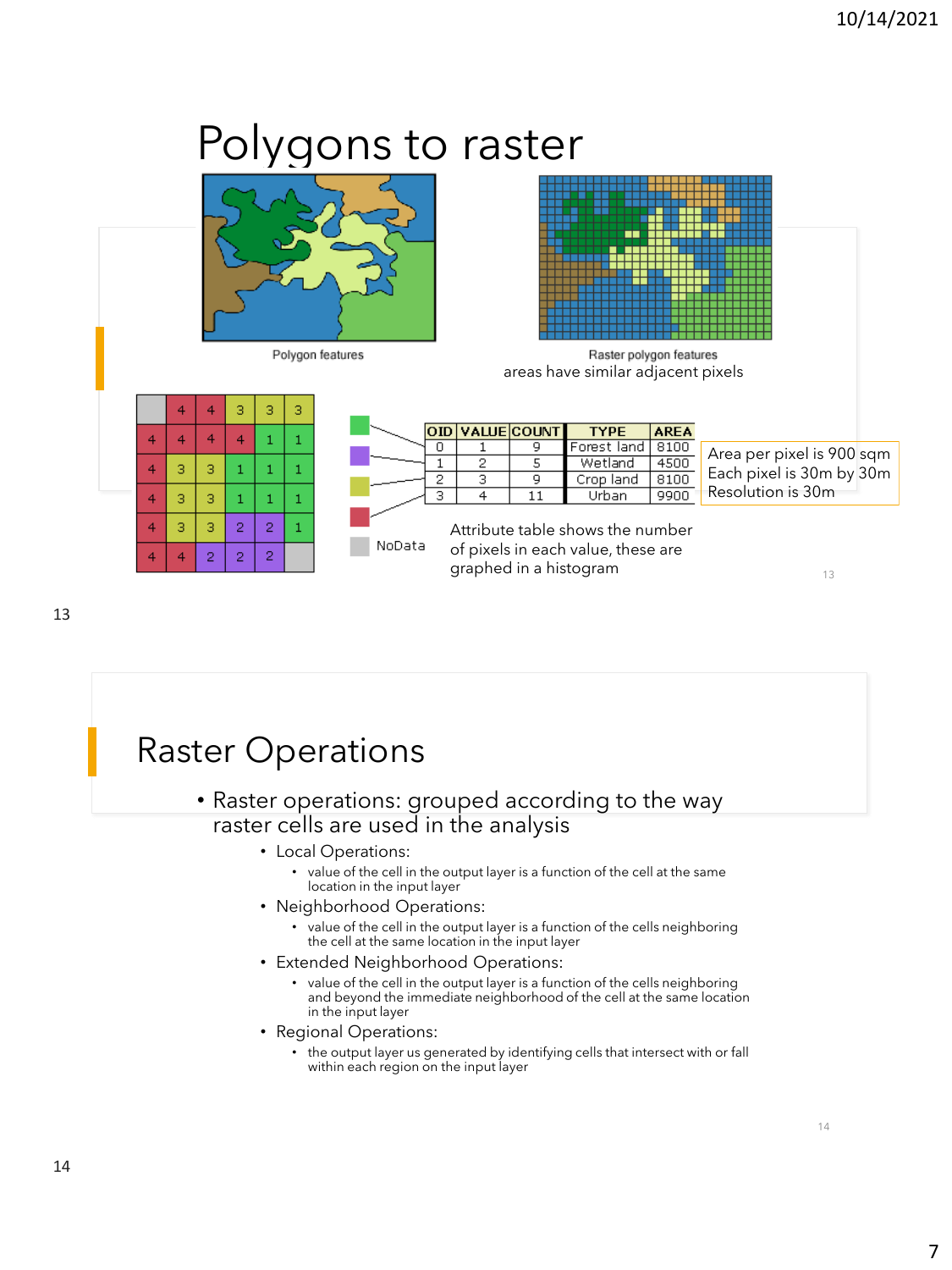15

## Local Operations

- Reclassification
	- Create a new raster layer by applying changes to the attribute values of the cells in the input layer
	- Logical or arithmetic operations

**Binary masking; Classification reduction; Classification Ranking; Changing Measurement Scales**

- Overlay Analysis
	- Logical or arithmetic operations
		- AND, OR, XOR; addition, subtraction, multiplication, division, assignment
	- Two or more input layers

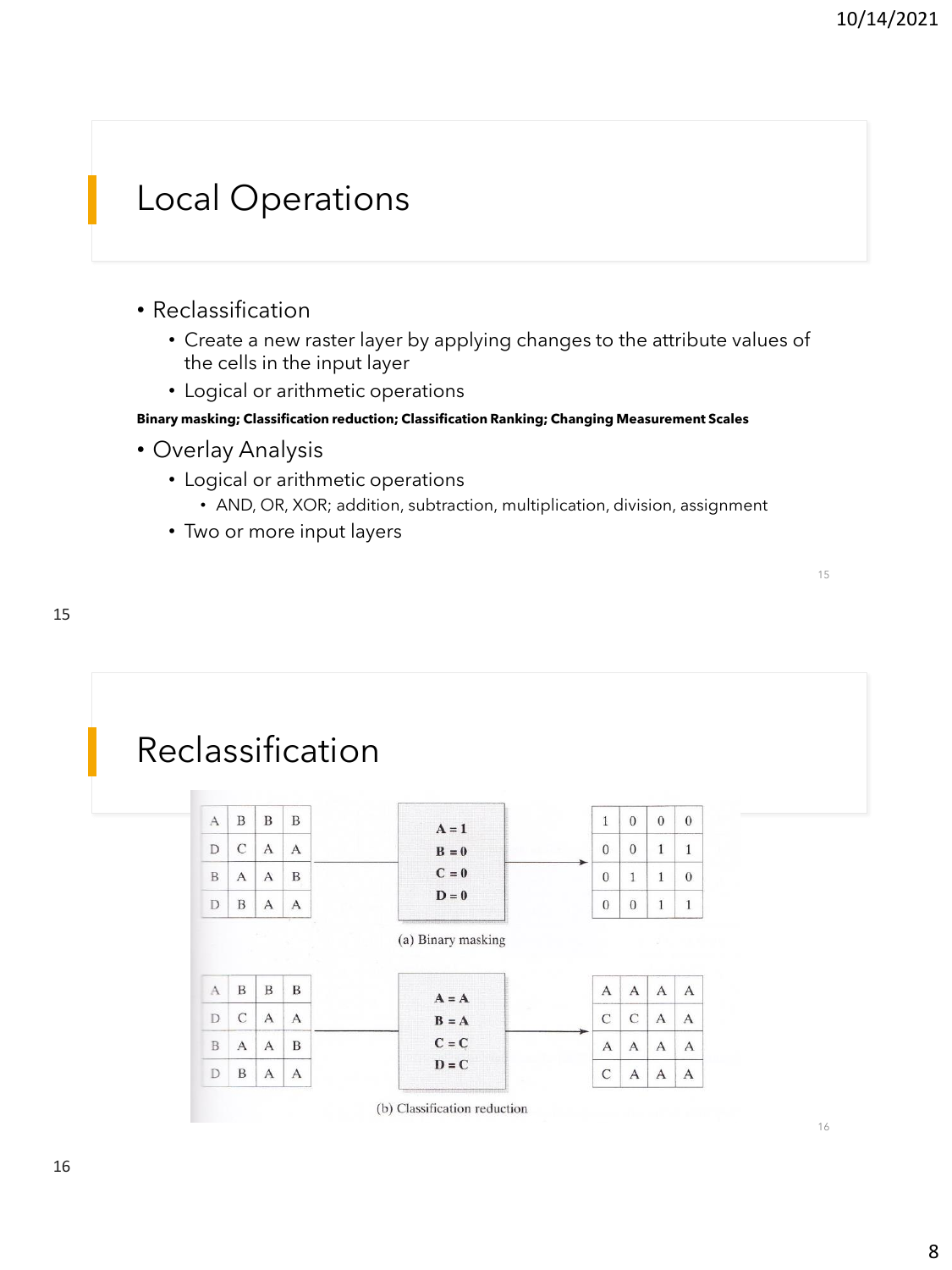

17



(a) Overlay by logical AND to find "A" and "7" in input raster layer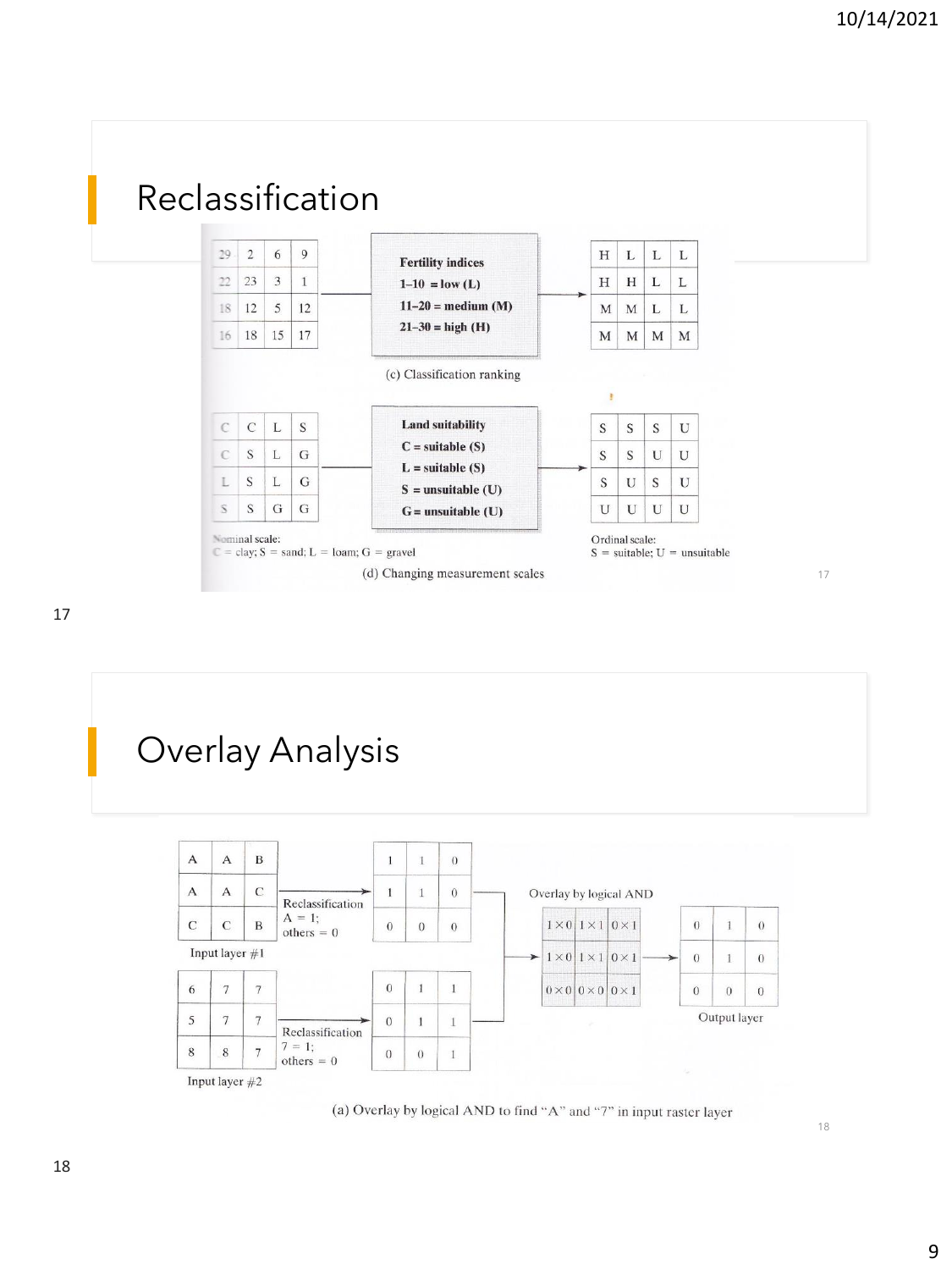

(b) Overlay by logical OR to find either "A" or "7" in input raster layer





20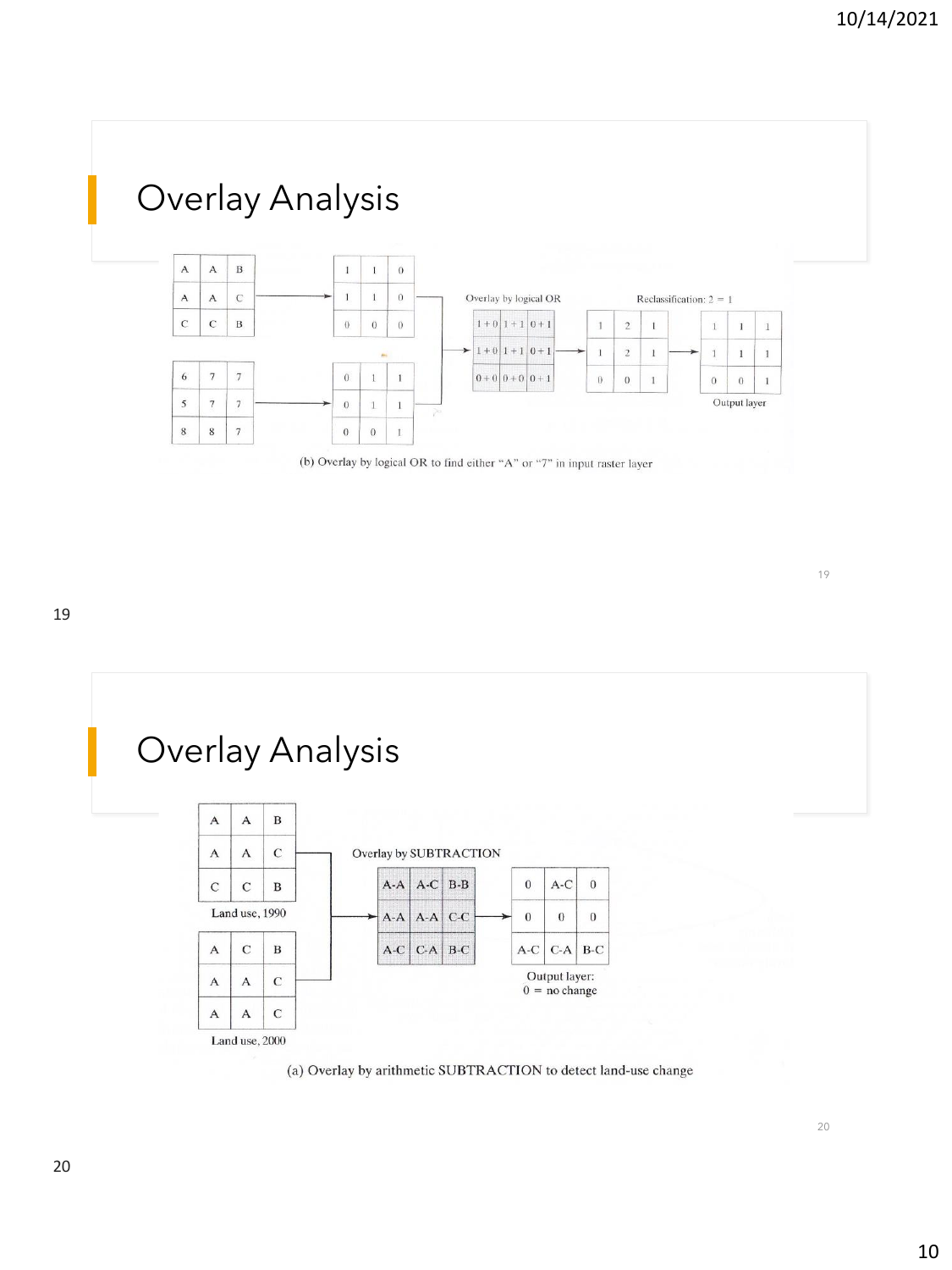

(b) Overlay by arithmetic MULTIPLICATION to convert DEM data from feet to meters

21





(c) Overlav by arithmetic ASSIGNMENT to select suitable sites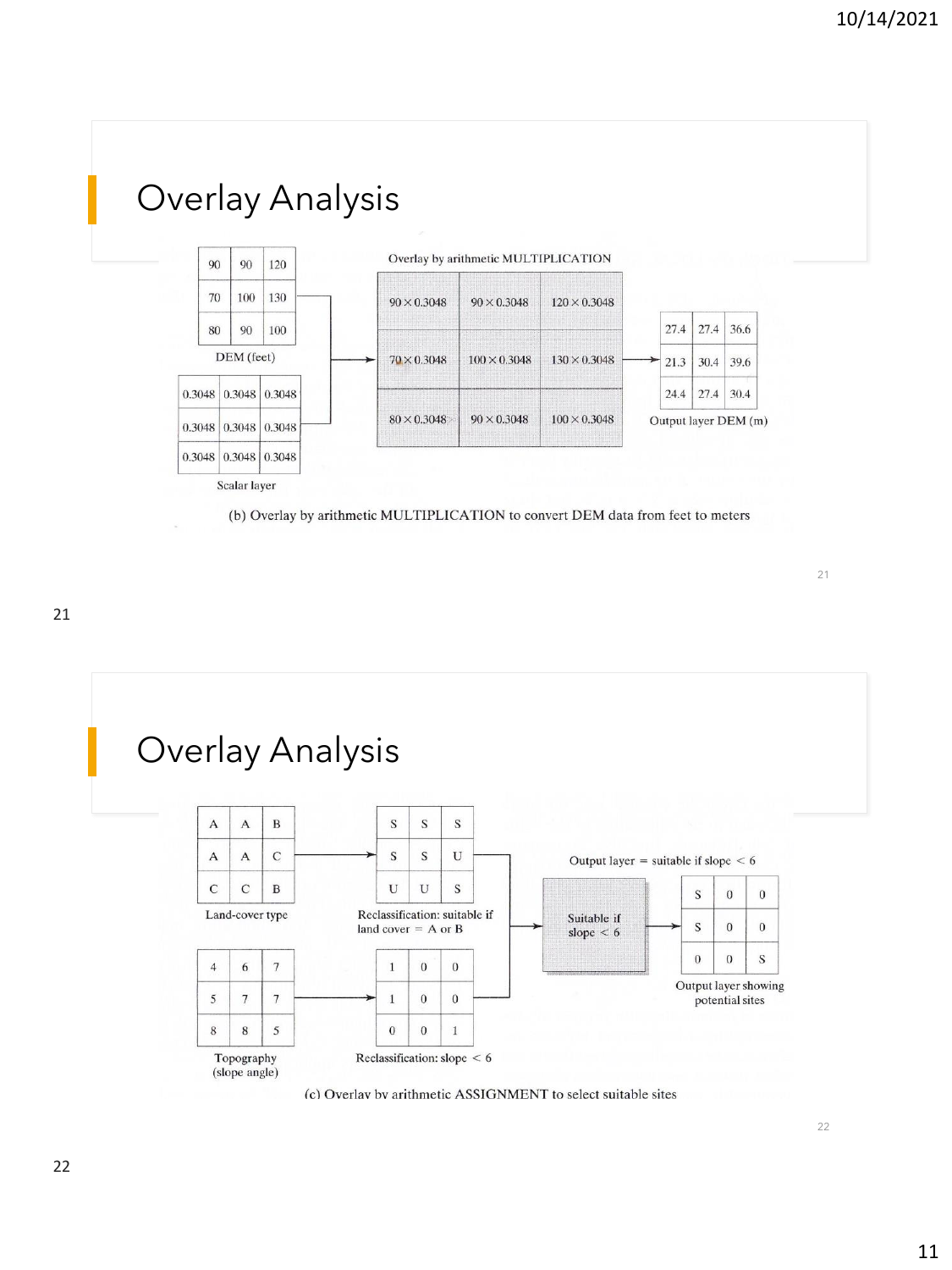

## Local Neighborhood Operations

- Averaging method
	- Computes average value of the cells over the window and uses as the value of the aggregated cell
- Central cell method
	- Assumes the value of cell at the center of the window to be the value of the aggregated cell
- Median cell method
	- Computes the median value of all the cells over the window and uses at as the vale of the aggregated cell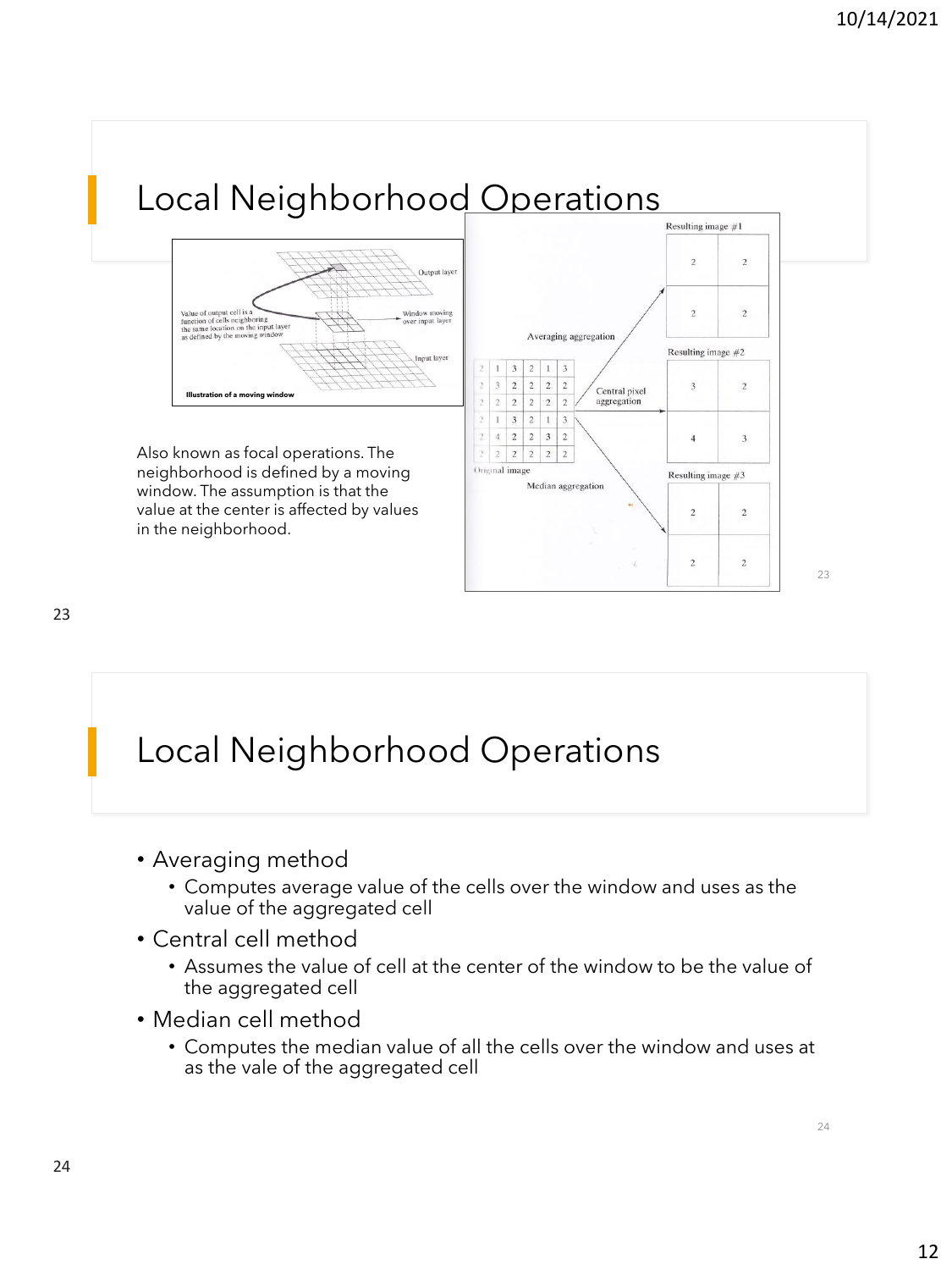## **Neighborhood Operations**

- Operation: Summation (including value of focal cell)
- Neighborhood size: 3 x 3 square





**e.g. to establish available food supply for wildlife**

W

25

26

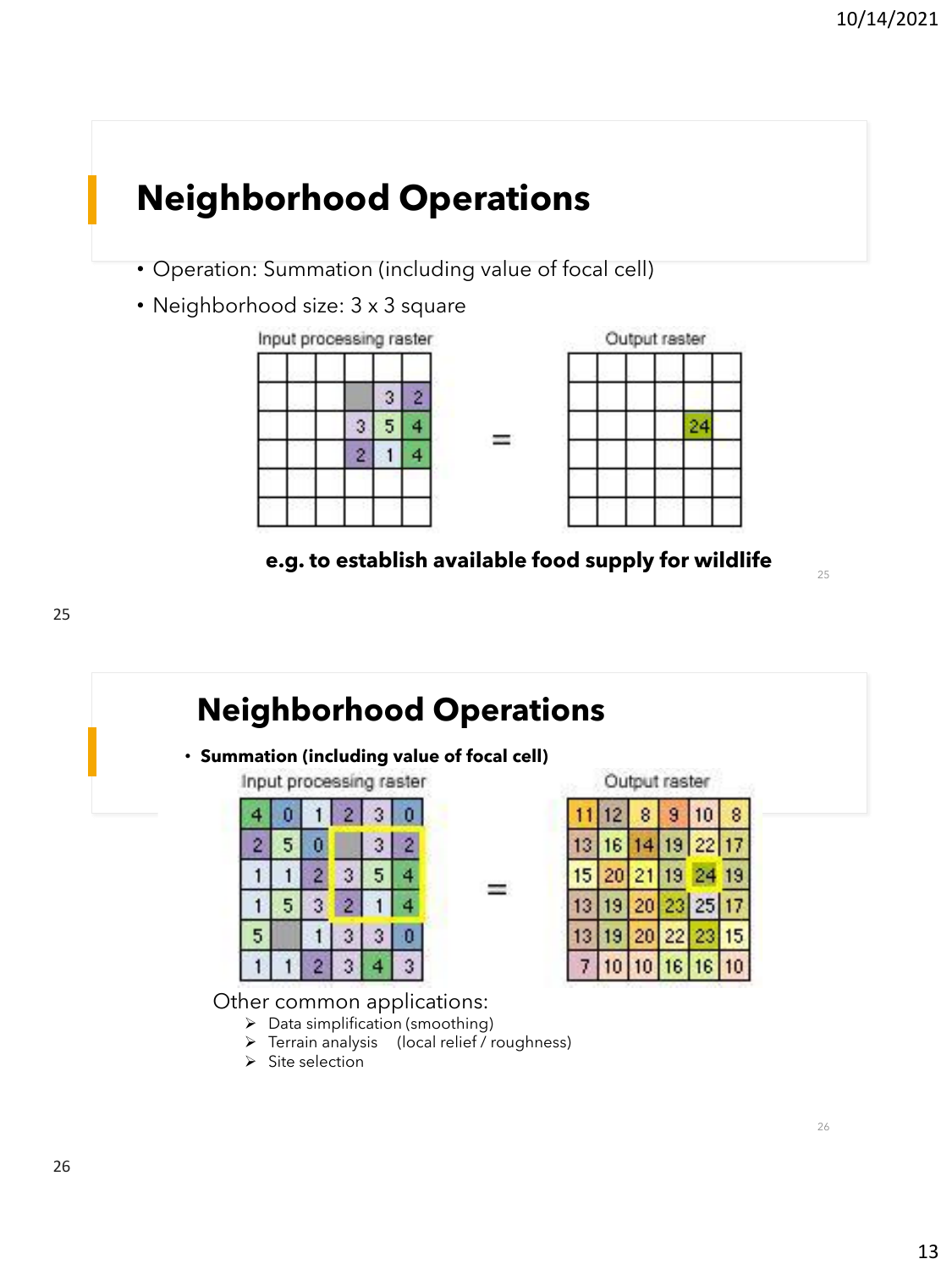|                                                          | <b>Local Operations</b>   | Neighborhood<br><b>Operations</b> | <b>Extended</b><br>Neighborhood<br><b>Operations</b> | <b>Regional</b><br><b>Operations</b>     |
|----------------------------------------------------------|---------------------------|-----------------------------------|------------------------------------------------------|------------------------------------------|
| Logical<br><b>Operations</b>                             | • Reclassification        |                                   |                                                      |                                          |
| <b>Arithmetic</b><br><b>Operations</b>                   | • Reclassification        | • Aggregation<br>• Filtering      | • Statistical<br>analysis                            |                                          |
| Overlay<br><b>Operations</b>                             | • Logical<br>· Arithmetic |                                   |                                                      | • Category-wide<br>overlay               |
| <b>Geometric</b><br><b>Property</b><br><b>Operations</b> |                           | • Slope and aspects               | · Distance.<br>proximity, and<br>connectivity        | • Area<br>· Perimeter<br>• Shape         |
| Geometric<br><b>Transformation</b><br><b>Operations</b>  |                           |                                   | • Rotation<br>• Translation<br>• Scaling             |                                          |
| Geometric<br><b>Derivation</b><br><b>Operations</b>      |                           |                                   | • Buffering<br>· Viewshed<br>analysis                | · Identification and<br>reclassification |

## Spatial Interpolation

- Interpolation:
	- The process by which values of sample points in geographic space are used to produce estimated values for positions that were not sampled.
	- Methods:
		- TIN, Thiessen Polygons, Contouring
		- Inverse Distance Weighting, TIN, Thin plate splines, Kriging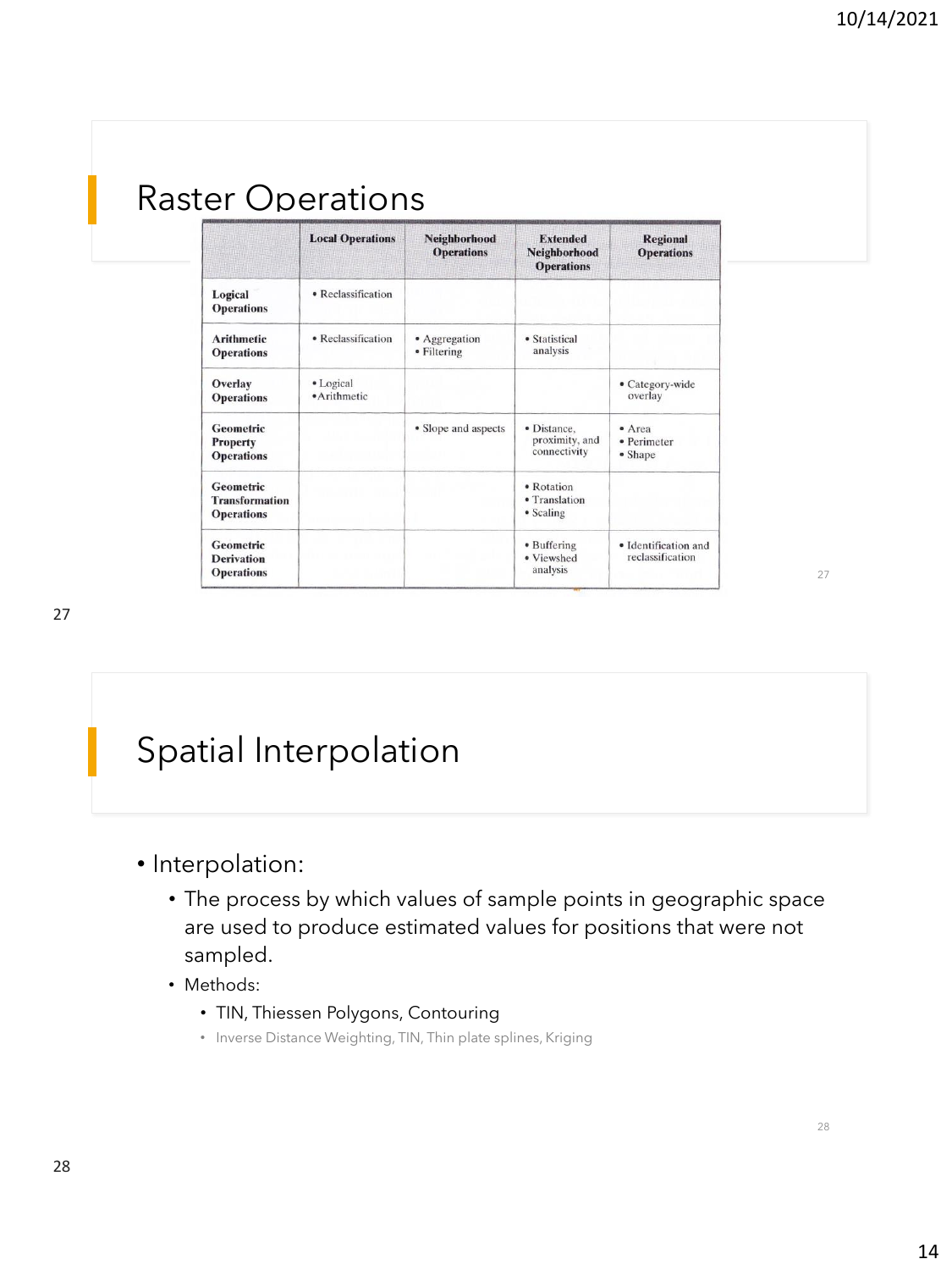## Spatial Interpolation

- Triangulated Irregular Network (TIN)
	- Consist of z-value nodes that are connected by edges to form contiguous and non-overlapping triangles
	- The edges in TINs can be used to capture the position of linear features that play an important role in the definition of the surface (e.g. ridgelines or stream courses)

Triangulated Irregular Networks (TIN): vectors



TINs Each triangle has a consistent slope and aspect

Complexity and scale determine the number of triangles

*Method designed by Dr. Tom Poiker (SFU)*

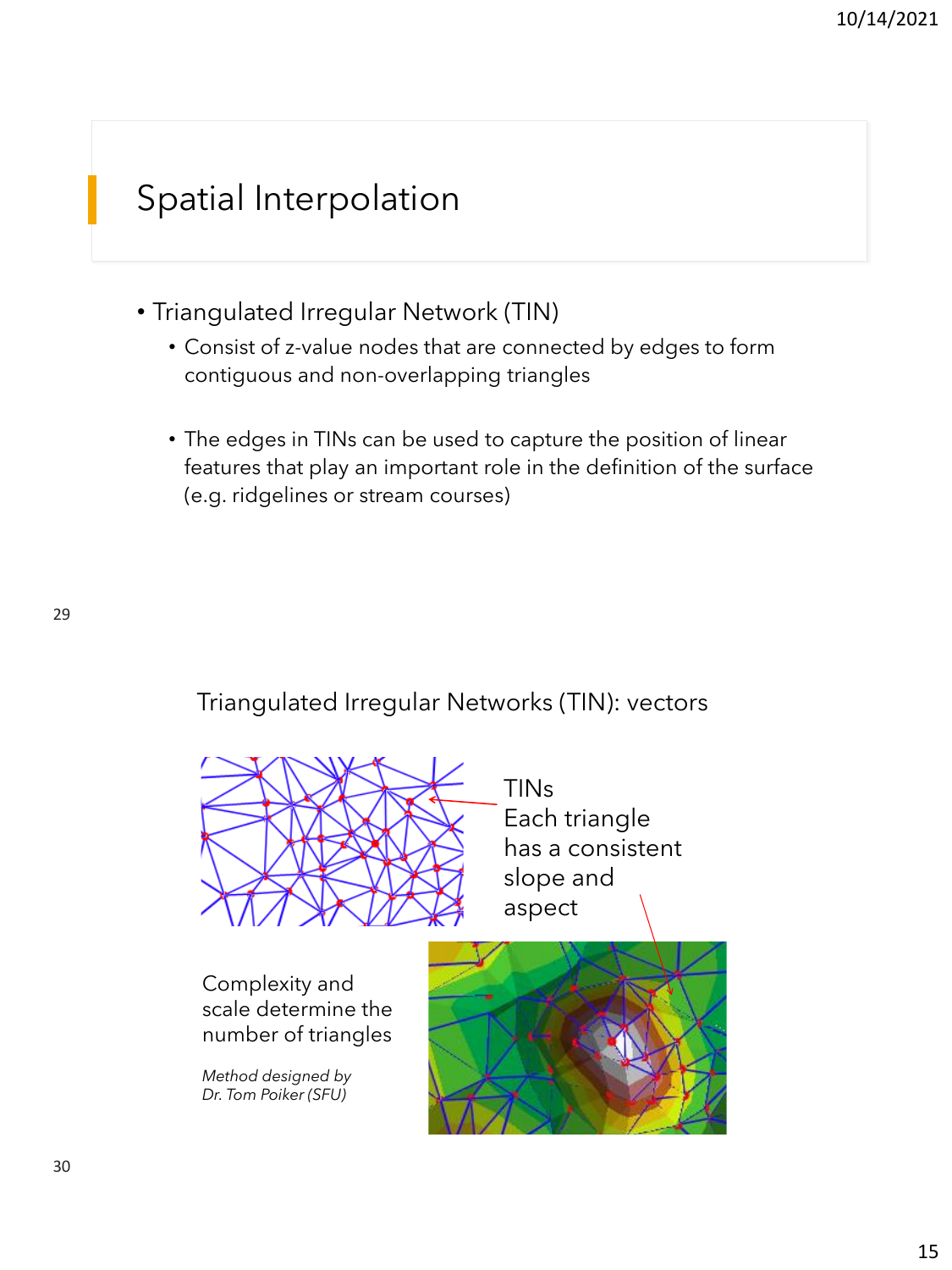### Triangulated Irregular Networks (TIN): vectors



TIN: a series of triangles capturing the topography .. x, y, z at nodes

Each triangle has a uniform slope and direction (aspect)

*Advantage:* **significant points or lines** can be encoded e.g. peaks, ridges, valleys

*Disadvantage:* more complex, needs more processing to generate, when a new point is added, the TIN needs to be rebuilt

## Spatial Interpolation

• Thiessen Polygons



Any location within a Thiessen polygon is closer to its associated point than to any other point input feature

All points are triangulated into a triangulated irregular network (TIN) that meets the Delaunay criterion: the circumcircle of every triangle is empty, that is, there is no other point in its interior.



The perpendicular bisectors for each triangle edge are generated, forming the edges of the Thiessen polygons. The location at which the bisectors intersect determine the locations of the Thiessen polygon vertices.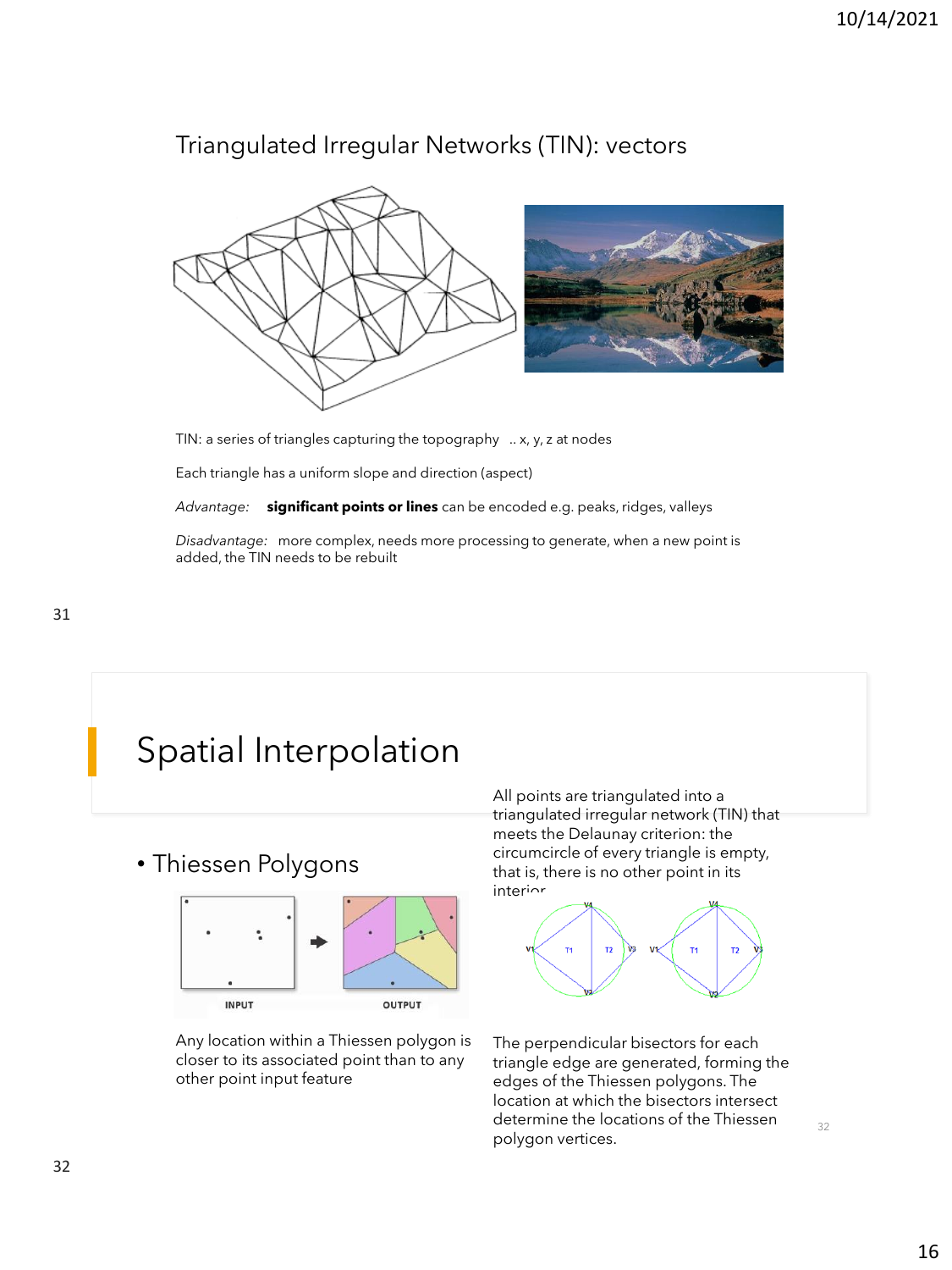## Spatial Interpolation

#### • Contouring

- Contours are lines that connect locations of equal values for a given continuous phenomenon.
	- as elevation, temperature, precipitation, pollution, or atmospheric pressure.
	- Contour lines are often generally referred to as isolines but can also have specific terms depending on what is being measured (e.g. isobars for pressure, isotherms for temperature, and isohyets for precipitation)

## Spatial Interpolation

#### • Contouring

- The distribution of the contour lines shows how values change across a surface.
	- Little change in a value, the lines are spaced farther apart.
	- Great change, the lines are closer together.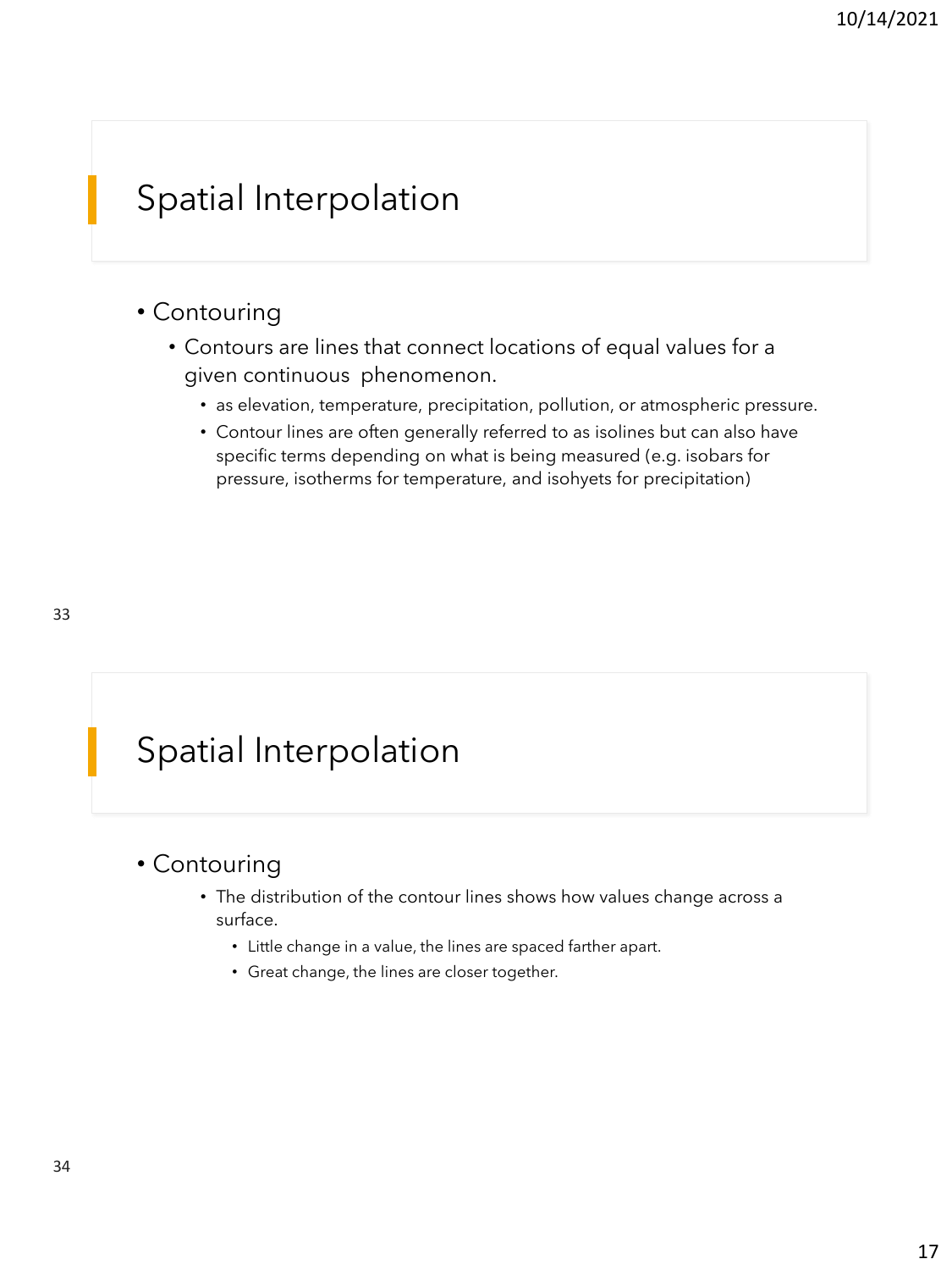## Digital Elevation Models (DEMs)



**DEM:** *A digital representation of a topographic surface*

#### Grid Raster DEM • One elevation value per pixel • And billions of pixels…  $80-100$ 60-80  $72\,$ ■40-60  $20-40$  $\blacksquare$  0-20 O  $18\,$  $\,8\,$  $\overline{1}$  $\overline{2}$  $\overline{3}$  $\overline{a}$  $17\,$



 $(a)$ 

 $\overline{7}$ 

 $(b)$